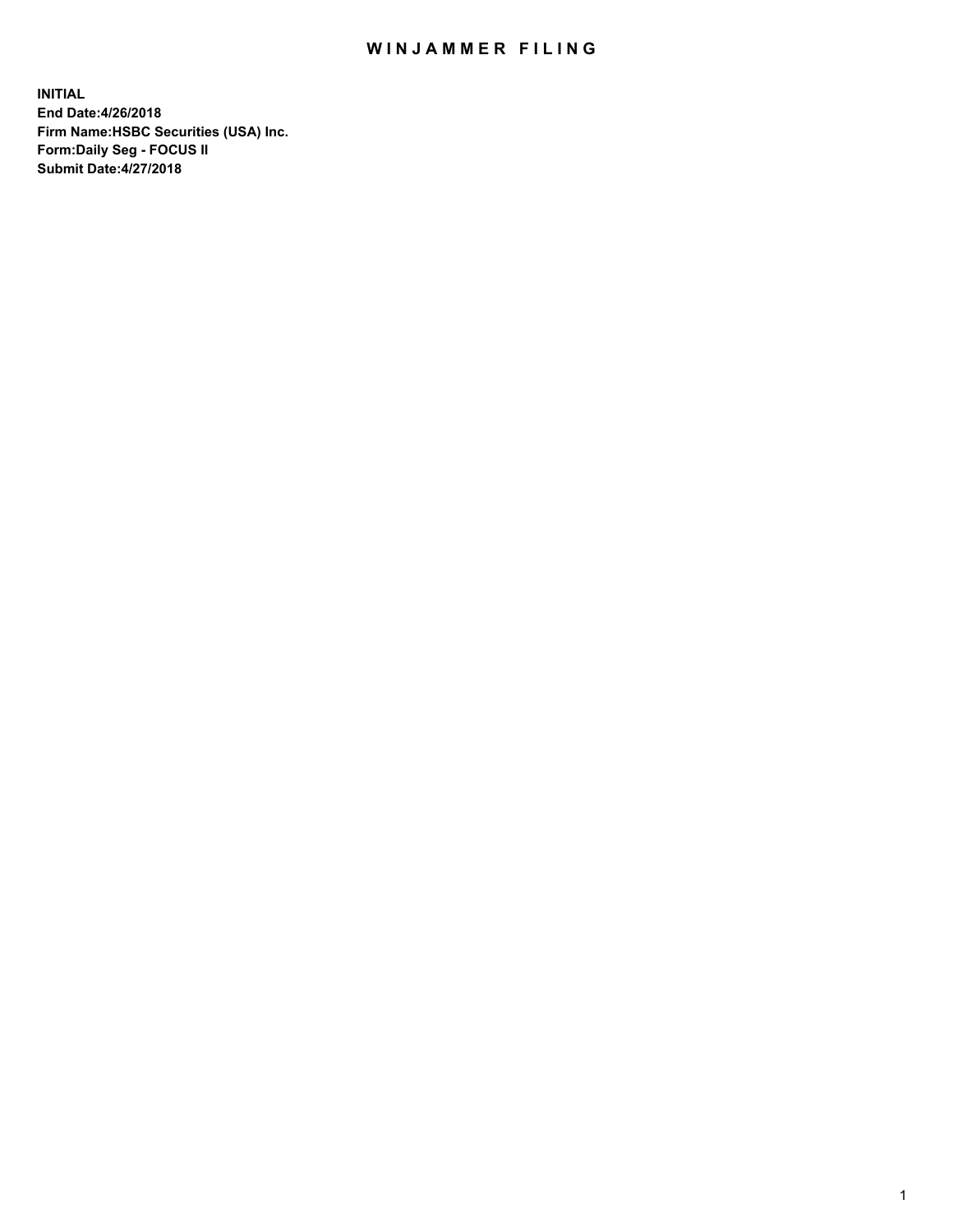## **INITIAL End Date:4/26/2018 Firm Name:HSBC Securities (USA) Inc. Form:Daily Seg - FOCUS II Submit Date:4/27/2018 Daily Segregation - Cover Page**

| Name of Company<br><b>Contact Name</b><br><b>Contact Phone Number</b><br><b>Contact Email Address</b>                                                                                                                                                                                                                         | <b>HSBC Securities (USA) Inc.</b><br><b>Michael Vacca</b><br>212-525-7951<br>michael.vacca@us.hsbc.com |
|-------------------------------------------------------------------------------------------------------------------------------------------------------------------------------------------------------------------------------------------------------------------------------------------------------------------------------|--------------------------------------------------------------------------------------------------------|
| FCM's Customer Segregated Funds Residual Interest Target (choose one):<br>a. Minimum dollar amount: ; or<br>b. Minimum percentage of customer segregated funds required:%; or<br>c. Dollar amount range between: and; or<br>d. Percentage range of customer segregated funds required between: % and %.                       | 147,000,000<br><u>0</u><br><u>00</u><br>00                                                             |
| FCM's Customer Secured Amount Funds Residual Interest Target (choose one):<br>a. Minimum dollar amount: ; or<br>b. Minimum percentage of customer secured funds required:%; or<br>c. Dollar amount range between: and; or<br>d. Percentage range of customer secured funds required between: % and %.                         | 25,000,000<br><u>0</u><br><u>00</u><br>00                                                              |
| FCM's Cleared Swaps Customer Collateral Residual Interest Target (choose one):<br>a. Minimum dollar amount: ; or<br>b. Minimum percentage of cleared swaps customer collateral required:%; or<br>c. Dollar amount range between: and; or<br>d. Percentage range of cleared swaps customer collateral required between:% and%. | 95,000,000<br><u>0</u><br><u>00</u><br><u>00</u>                                                       |

Attach supporting documents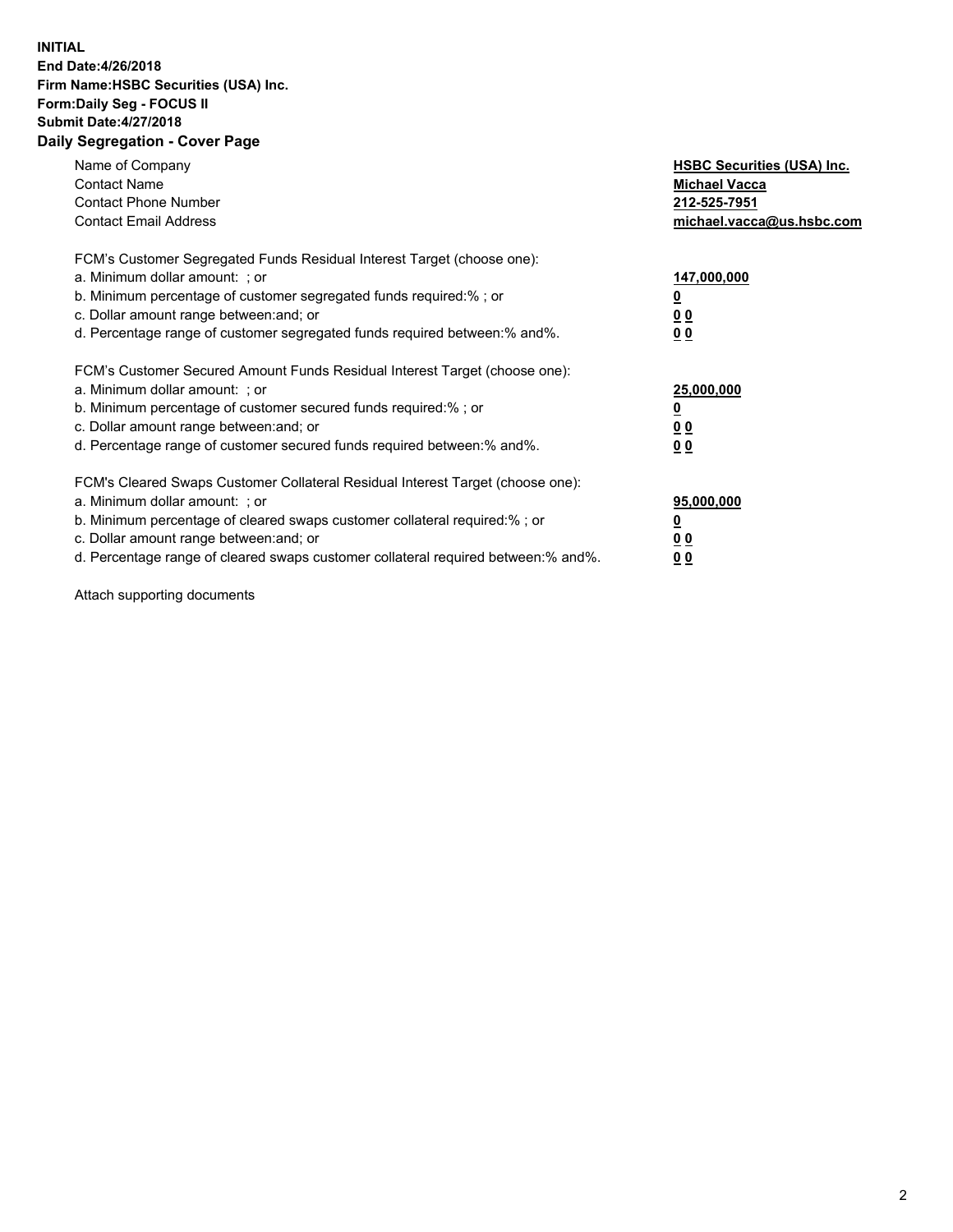**INITIAL End Date:4/26/2018 Firm Name:HSBC Securities (USA) Inc. Form:Daily Seg - FOCUS II Submit Date:4/27/2018 Daily Segregation - Secured Amounts** Foreign Futures and Foreign Options Secured Amounts Amount required to be set aside pursuant to law, rule or regulation of a foreign government or a rule of a self-regulatory organization authorized thereunder 1. Net ledger balance - Foreign Futures and Foreign Option Trading - All Customers A. Cash **82,907,040** [7315] B. Securities (at market) **89,651,311** [7317] 2. Net unrealized profit (loss) in open futures contracts traded on a foreign board of trade **-11,898,678** [7325] 3. Exchange traded options a. Market value of open option contracts purchased on a foreign board of trade **0** [7335] b. Market value of open contracts granted (sold) on a foreign board of trade **0** [7337] 4. Net equity (deficit) (add lines 1. 2. and 3.) **160,659,673** [7345] 5. Account liquidating to a deficit and account with a debit balances - gross amount **4,130,220** [7351] Less: amount offset by customer owned securities **-4,130,220** [7352] **0** [7354] 6. Amount required to be set aside as the secured amount - Net Liquidating Equity Method (add lines 4 and 5)

7. Greater of amount required to be set aside pursuant to foreign jurisdiction (above) or line 6.

## FUNDS DEPOSITED IN SEPARATE REGULATION 30.7 ACCOUNTS

1. Cash in banks

- A. Banks located in the United States **74,992,029** [7500]
- B. Other banks qualified under Regulation 30.7 **0** [7520] **74,992,029** [7530]
- 2. Securities
	- A. In safekeeping with banks located in the United States **43,509,636** [7540]
	- B. In safekeeping with other banks qualified under Regulation 30.7 **0** [7560] **43,509,636** [7570]
- 3. Equities with registered futures commission merchants
	- A. Cash **0** [7580]
	- B. Securities **0** [7590]
	- C. Unrealized gain (loss) on open futures contracts **0** [7600]
	- D. Value of long option contracts **0** [7610]
	- E. Value of short option contracts **0** [7615] **0** [7620]
- 4. Amounts held by clearing organizations of foreign boards of trade
	-
	-
	- C. Amount due to (from) clearing organization daily variation **0** [7660]
	- D. Value of long option contracts **0** [7670]
	- E. Value of short option contracts **0** [7675] **0** [7680]
- 5. Amounts held by members of foreign boards of trade
	-
	-
	- C. Unrealized gain (loss) on open futures contracts **-11,898,678** [7720]
	- D. Value of long option contracts **0** [7730]
	- E. Value of short option contracts **0** [7735] **81,657,075** [7740]
- 6. Amounts with other depositories designated by a foreign board of trade **0** [7760]
- 7. Segregated funds on hand **0** [7765]
- 8. Total funds in separate section 30.7 accounts **200,158,740** [7770]
- 9. Excess (deficiency) Set Aside for Secured Amount (subtract line 7 Secured Statement Page 1 from Line 8)
- 10. Management Target Amount for Excess funds in separate section 30.7 accounts **25,000,000** [7780]
- 11. Excess (deficiency) funds in separate 30.7 accounts over (under) Management Target **14,499,067** [7785]

**160,659,673** [7355]

**160,659,673** [7360]

 A. Cash **0** [7640] B. Securities **0** [7650]

 A. Cash **47,414,078** [7700] B. Securities **46,141,675** [7710] **39,499,067** [7380]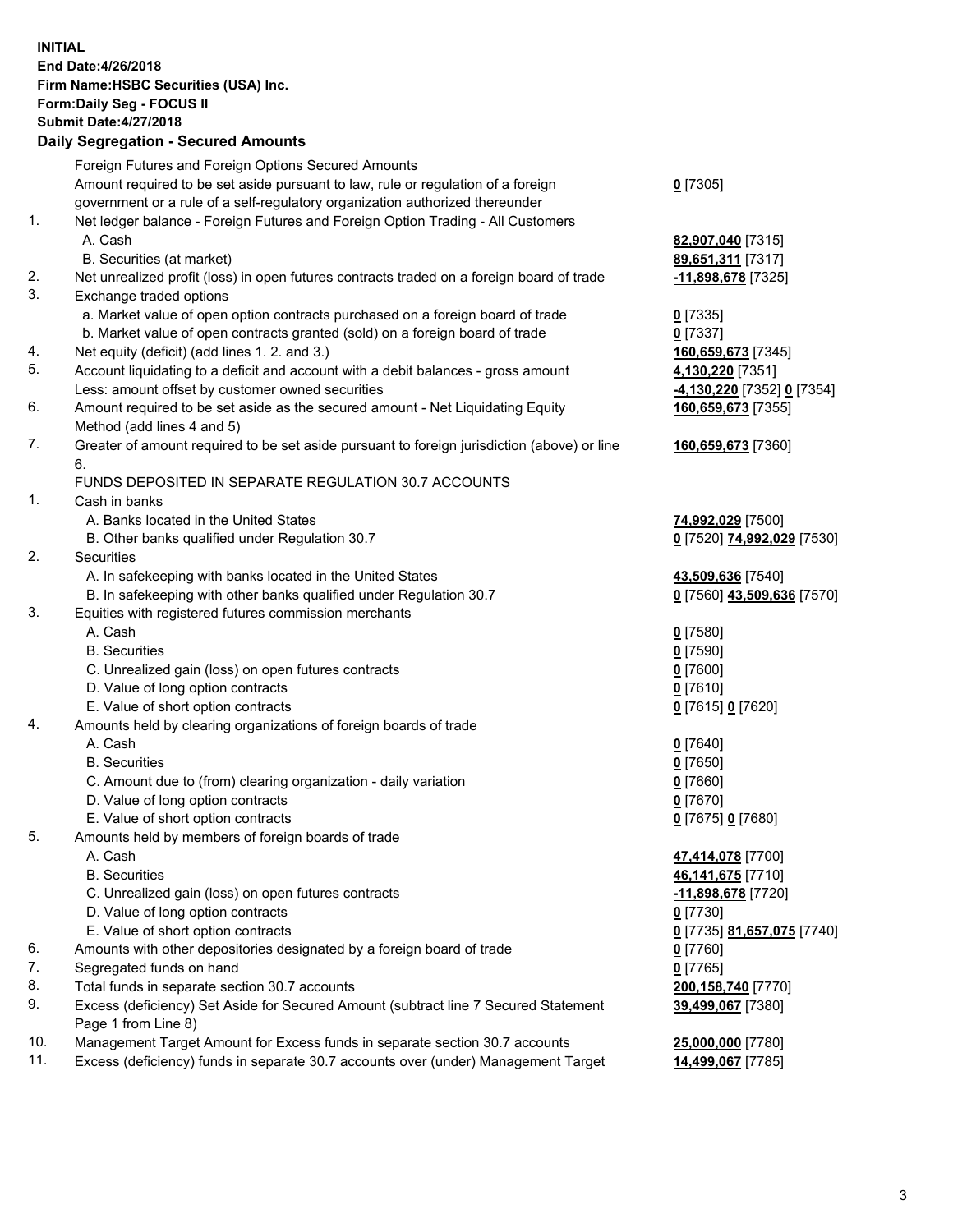**INITIAL End Date:4/26/2018 Firm Name:HSBC Securities (USA) Inc. Form:Daily Seg - FOCUS II Submit Date:4/27/2018 Daily Segregation - Segregation Statement** SEGREGATION REQUIREMENTS(Section 4d(2) of the CEAct) 1. Net ledger balance A. Cash **537,591,370** [7010] B. Securities (at market) **1,332,104,333** [7020] 2. Net unrealized profit (loss) in open futures contracts traded on a contract market **-106,283,537** [7030] 3. Exchange traded options A. Add market value of open option contracts purchased on a contract market **262,145,956** [7032] B. Deduct market value of open option contracts granted (sold) on a contract market **-57,213,081** [7033] 4. Net equity (deficit) (add lines 1, 2 and 3) **1,968,345,041** [7040] 5. Accounts liquidating to a deficit and accounts with debit balances - gross amount **10,922,486** [7045] Less: amount offset by customer securities **-10,922,412** [7047] **74** [7050] 6. Amount required to be segregated (add lines 4 and 5) **1,968,345,115** [7060] FUNDS IN SEGREGATED ACCOUNTS 7. Deposited in segregated funds bank accounts A. Cash **25,770,981** [7070] B. Securities representing investments of customers' funds (at market) **0** [7080] C. Securities held for particular customers or option customers in lieu of cash (at market) **272,292,592** [7090] 8. Margins on deposit with derivatives clearing organizations of contract markets A. Cash **499,108,289** [7100] B. Securities representing investments of customers' funds (at market) **0** [7110] C. Securities held for particular customers or option customers in lieu of cash (at market) **1,010,587,341** [7120] 9. Net settlement from (to) derivatives clearing organizations of contract markets **56,439,619** [7130] 10. Exchange traded options A. Value of open long option contracts **262,145,956** [7132] B. Value of open short option contracts **-57,213,081** [7133] 11. Net equities with other FCMs A. Net liquidating equity **8,128,051** [7140] B. Securities representing investments of customers' funds (at market) **0** [7160] C. Securities held for particular customers or option customers in lieu of cash (at market) **0** [7170] 12. Segregated funds on hand **49,224,400** [7150] 13. Total amount in segregation (add lines 7 through 12) **2,126,484,148** [7180] 14. Excess (deficiency) funds in segregation (subtract line 6 from line 13) **158,139,033** [7190] 15. Management Target Amount for Excess funds in segregation **147,000,000** [7194]

- 
- 16. Excess (deficiency) funds in segregation over (under) Management Target Amount Excess

**11,139,033** [7198]